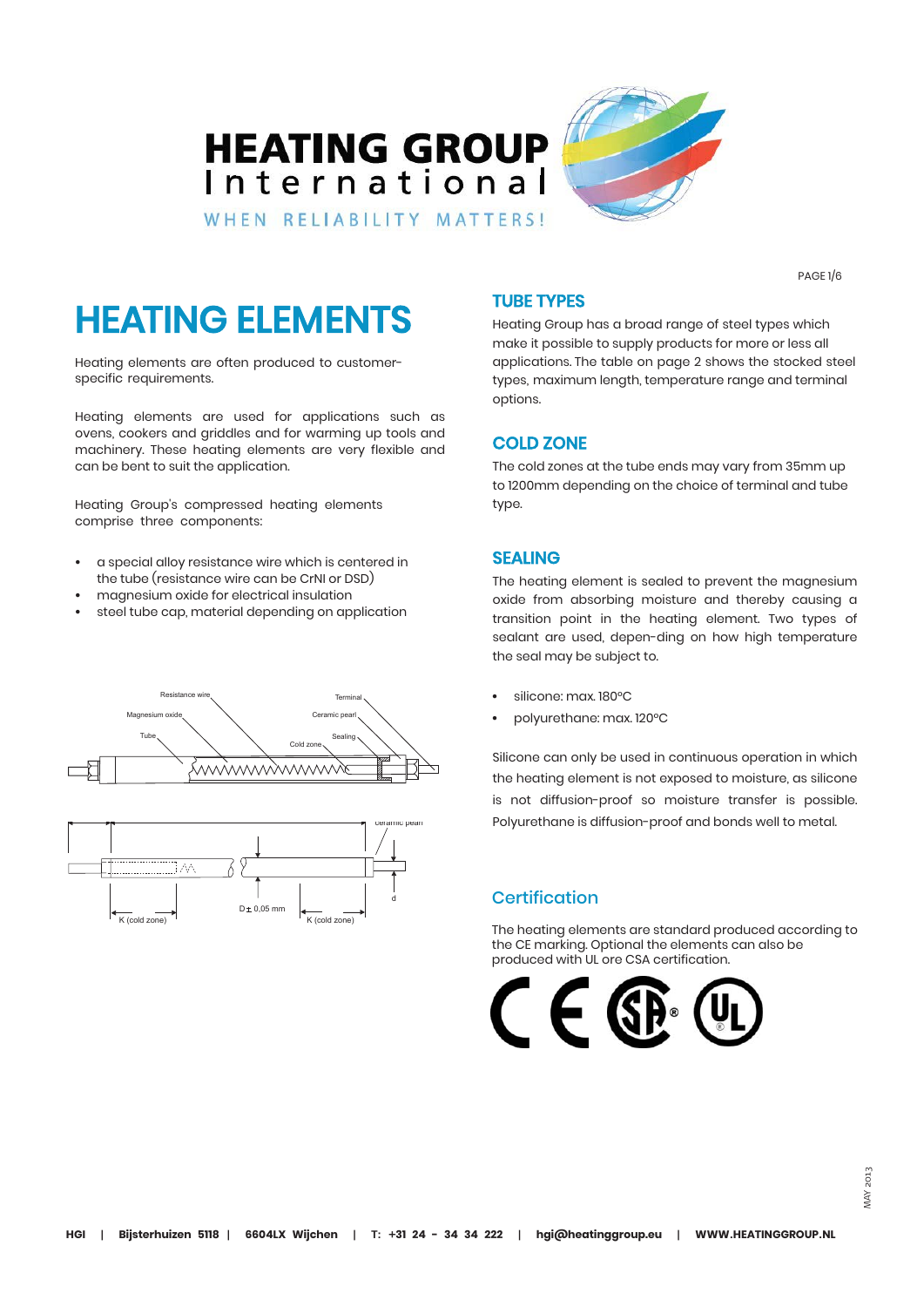**HEATING GROUP** International WHEN RELIABILITY MATTERS!



PAGE 2/6

### TUBE TYPES

| <b>Material</b>  | <b>Dimension</b> | Max. surface<br>temperature | Max. tube<br>length | Ø2.5 pin | Ø3.5 pin           | M4<br>steel        | M4<br>stainless<br>steel | M <sub>6</sub><br>stainless<br>steel |
|------------------|------------------|-----------------------------|---------------------|----------|--------------------|--------------------|--------------------------|--------------------------------------|
| Copper           | Ø6.25            | 150                         | 3860                | X        |                    |                    |                          |                                      |
| Copper           | Ø8.50            | 150                         | 6500                | X        | X                  | $\pmb{\times}$     | X                        |                                      |
| Copper           | Ø10.2            | 150                         | 7750                | X        | X                  | $\pmb{\mathsf{X}}$ | X                        |                                      |
| <b>AISI 304</b>  | Ø6.25            | 750                         | 3700                | X        |                    |                    |                          |                                      |
| <b>AISI 304</b>  | Ø8.50            | 750                         | 6780                | X        | $\pmb{\mathsf{X}}$ | X                  | X                        |                                      |
| <b>AISI 321</b>  | Ø6.25            | 750                         | 3700                | X        |                    |                    |                          |                                      |
| <b>AISI 321</b>  | Ø8.50            | 750                         | 6780                | X        | X                  | X                  | X                        |                                      |
| <b>AISI 321</b>  | Ø10.2            | 750                         | 7750                | X        | X                  | $\pmb{\mathsf{X}}$ | X                        |                                      |
| <b>AISI 309</b>  | Ø8.50            | 900                         | 6780                | X        | X                  | $\pmb{\mathsf{X}}$ | X                        |                                      |
| <b>AISI 316L</b> | Ø6.25            | 750                         | 3700                | X        |                    |                    |                          |                                      |
| <b>AISI 316L</b> | Ø8.50            | 750                         | 6780                | X        | $\pmb{\times}$     | X                  | X                        |                                      |
| <b>AISI 316L</b> | Ø10.2            | 750                         | 7750                | X        | $\pmb{\times}$     | X                  | X                        |                                      |
| <b>AISI 316L</b> | Ø12.7            | 750                         | 6930                |          |                    |                    |                          | X                                    |
| Inconell 600     | Ø8.50            | 980                         | 6780                | X        | X                  | X                  | X                        |                                      |
| Incoloy 800      | Ø6.25            | 800                         | 3700                | X        |                    |                    |                          |                                      |
| Incoloy 800      | Ø8.50            | 800                         | 6780                | X        | X                  | X                  | X                        |                                      |
| Incoloy 800      | Ø10.2            | 800                         | 7750                | X        | $\pmb{\times}$     | $\pmb{\mathsf{X}}$ | X                        |                                      |
| Incoloy 800      | Ø12.7            | 800                         | 6930                |          |                    |                    |                          | Х                                    |
| Incoloy 825      | Ø6.25            | 750                         | 3700                | X        |                    |                    |                          |                                      |
| Incoloy 825      | Ø8.50            | 750                         | 6780                | X        | $\pmb{\times}$     | $\pmb{\times}$     | X                        |                                      |
| Incoloy 825      | Ø12.7            | 750                         | 6930                |          |                    |                    |                          | $\pmb{\mathsf{X}}$                   |
| <b>SMO 254</b>   | Ø8.50            | 400                         | 6780                | X        | X                  | $\pmb{\mathsf{X}}$ | X                        |                                      |
| Titanium         | Ø8.50            | 650                         | 7000                | X        | $\pmb{\times}$     | $\pmb{\mathsf{X}}$ | X                        |                                      |
| Titanium         | Ø12.7            | 650                         | 6930                |          |                    |                    |                          | X                                    |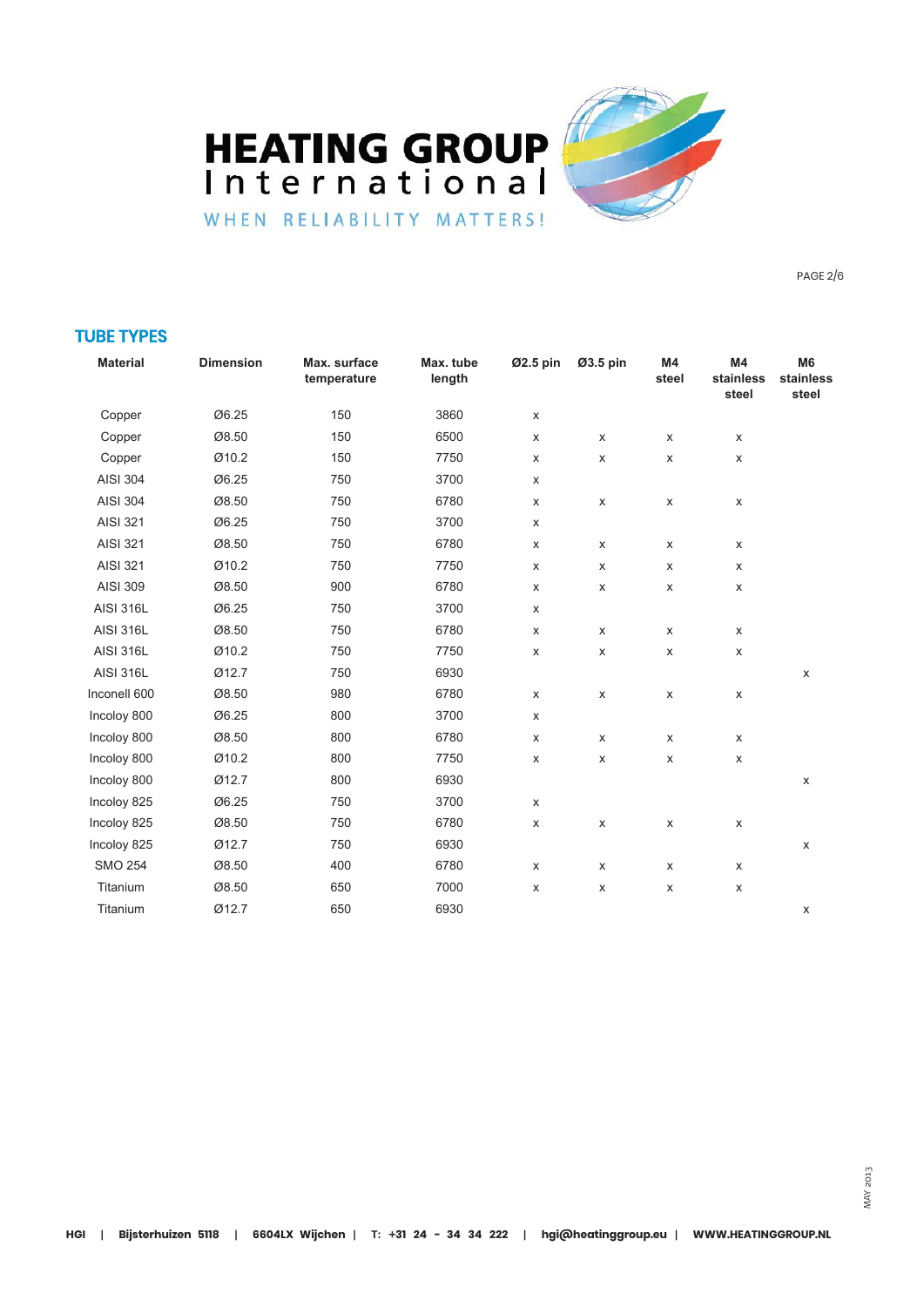

PAGE 3/6

#### APPLICATIONS

Of course, when choosing a tube cap material, the medium to be heated has a significant part to play. The surface load, W/cm², is another factor. If the surface load is too high, the heating element will overheat and burn. In the case of certain medium where the heat transmission is particularly high, a significantly higher surface load than in air can be accepted, just as the media may make specific demands of the tube cap material on account of corrosion problems.

Likewise the media may demand a particularly low surface temperature due to – for example – a risk of fire or coating problems. The issue of corrosion can often be resolved by contac-ting a supplier of chemicals.

This guideline table specifies the recommended maximum sur-face load in W/cm² for various heating purposes in connection with the most suitable tube cap materials.

| <b>Heating materials</b>          |                        |                | Tube cap materials |                    |                    |                    |                    |                    |                           |                    |               |
|-----------------------------------|------------------------|----------------|--------------------|--------------------|--------------------|--------------------|--------------------|--------------------|---------------------------|--------------------|---------------|
| Liquid media                      | Max. W/cm <sup>2</sup> | <b>CU</b>      | <b>AISI</b><br>304 | <b>AISI</b><br>309 | <b>AISI</b><br>316 | <b>AISI</b><br>321 | <b>INC</b><br>600  | <b>INC</b><br>800  | <b>INC</b><br>825         | <b>SMO</b><br>254  | Tita-<br>nium |
| Water, stagnant                   | $6 - 10$               | X              |                    |                    |                    |                    |                    |                    | $\boldsymbol{\mathsf{x}}$ | X                  | X             |
| Water, moving                     | $10 - 15$              | X              |                    |                    |                    |                    |                    |                    | X                         | X                  | X             |
| Alkaline bath                     | $4 - 6$                |                |                    |                    |                    |                    |                    |                    | $\pmb{\times}$            | X                  | X             |
| Water-dissolved acids and salts   | $1 - 2$                |                |                    |                    |                    |                    |                    |                    | X                         | X                  | X             |
| Phosphating bath                  | $2 - 4$                |                |                    |                    |                    |                    |                    |                    |                           |                    |               |
| Ammonia and ammonium              |                        |                |                    |                    |                    |                    |                    |                    |                           |                    |               |
| chloride bath                     | $2 - 3$                |                |                    |                    |                    |                    |                    |                    | X                         | X                  | X             |
| Oil, thin                         | $1 - 3$                |                | X                  |                    | X                  |                    |                    |                    | X                         | X                  | X             |
| Oil, thick                        | $1 - 1\frac{1}{2}$     |                | X                  |                    | X                  |                    |                    |                    |                           |                    |               |
| Wax and lacquers                  | 0.5                    |                | X                  |                    | X                  |                    |                    |                    |                           |                    |               |
| Gaseous media                     |                        |                |                    |                    |                    |                    |                    |                    |                           |                    |               |
| Air, stationary                   | $1 - 3$                |                | X                  | $\mathsf X$        | X                  | $\pmb{\chi}$       | $\pmb{\chi}$       | $\pmb{\chi}$       |                           |                    |               |
| Air, moving                       | 5                      |                | X                  | X                  | X                  | X                  | $\pmb{\chi}$       | X                  |                           |                    |               |
| Steam 100°C                       | $2 - 4$                | $\pmb{\times}$ |                    |                    |                    | $\mathsf{x}$       |                    | $\pmb{\mathsf{X}}$ | $\pmb{\times}$            | $\pmb{\mathsf{X}}$ |               |
| Steam 250°C                       | $1 - 3$                |                |                    |                    |                    | X                  |                    | X                  | $\pmb{\mathsf{X}}$        | X                  |               |
| Steam 500°C                       | $1 - 3$                |                |                    |                    |                    |                    |                    | X                  | $\boldsymbol{\mathsf{x}}$ |                    |               |
| Flue gas 300°C                    | $1 - 3$                |                |                    |                    | X                  | X                  | $\pmb{\mathsf{X}}$ | X                  | $\pmb{\mathsf{X}}$        | X                  |               |
| Solid media<br>(e.g. steel plate) |                        |                |                    |                    |                    |                    |                    |                    |                           |                    |               |
| Without regulation                | $1 - \frac{1}{2}$      |                | X                  | X                  | X                  | X                  | X                  | X                  | $\pmb{\mathsf{X}}$        |                    |               |
| Embedded in metal                 | $4 - 6$                |                | $\mathsf{x}$       | X                  | X                  | X                  | X                  | $\pmb{\mathsf{X}}$ | $\times$                  |                    |               |
| With regulation                   | $8 - 10$               |                | X                  | X                  | X                  | X                  | $\mathsf{x}$       | X                  | X                         |                    |               |
| Laid in track                     | $3-6$                  |                | X                  | X                  | X                  | X                  | $\pmb{\chi}$       | X                  | $\pmb{\chi}$              |                    |               |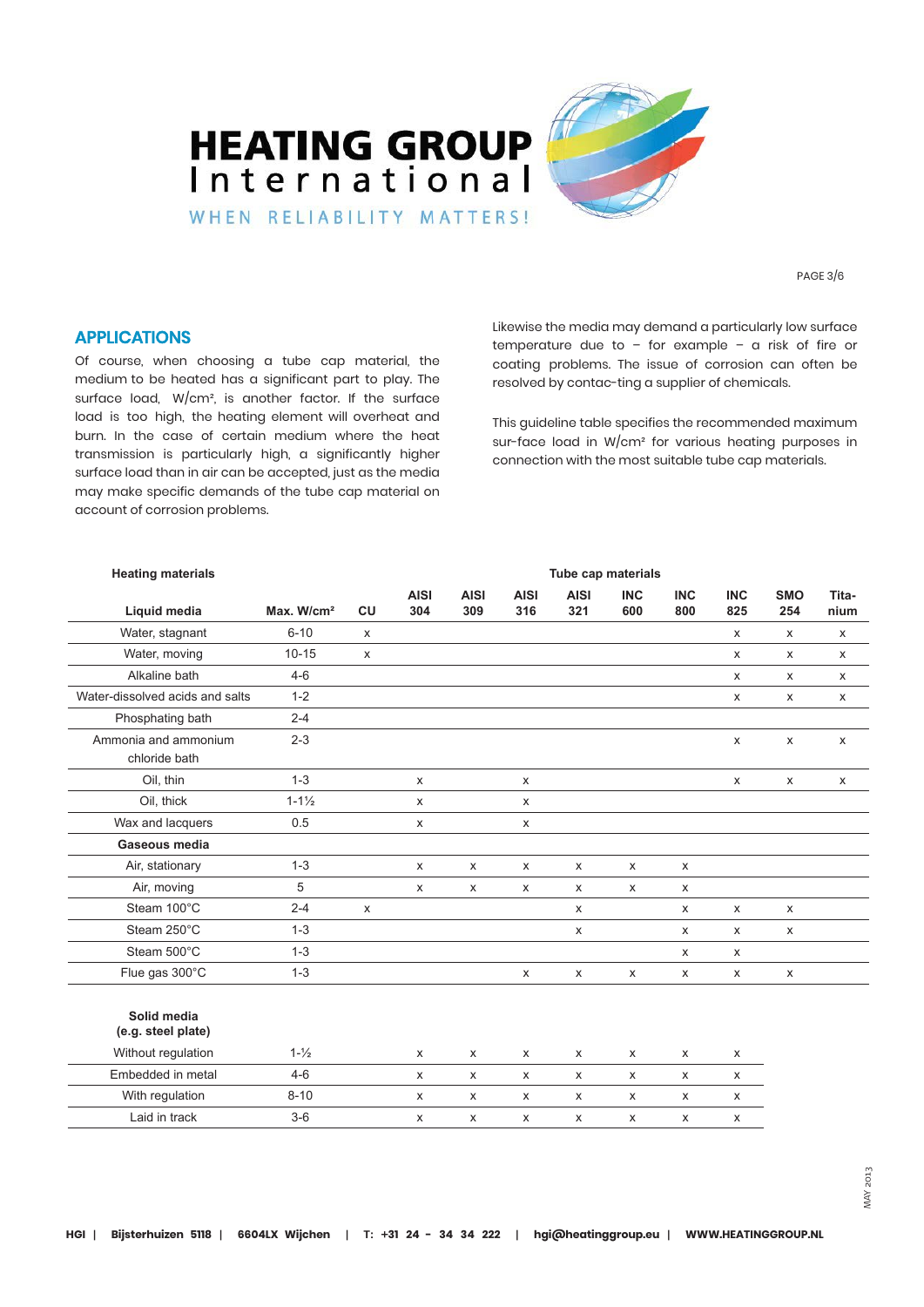



## BENDING SKETCHES



PAGE 4/6

MAY 2013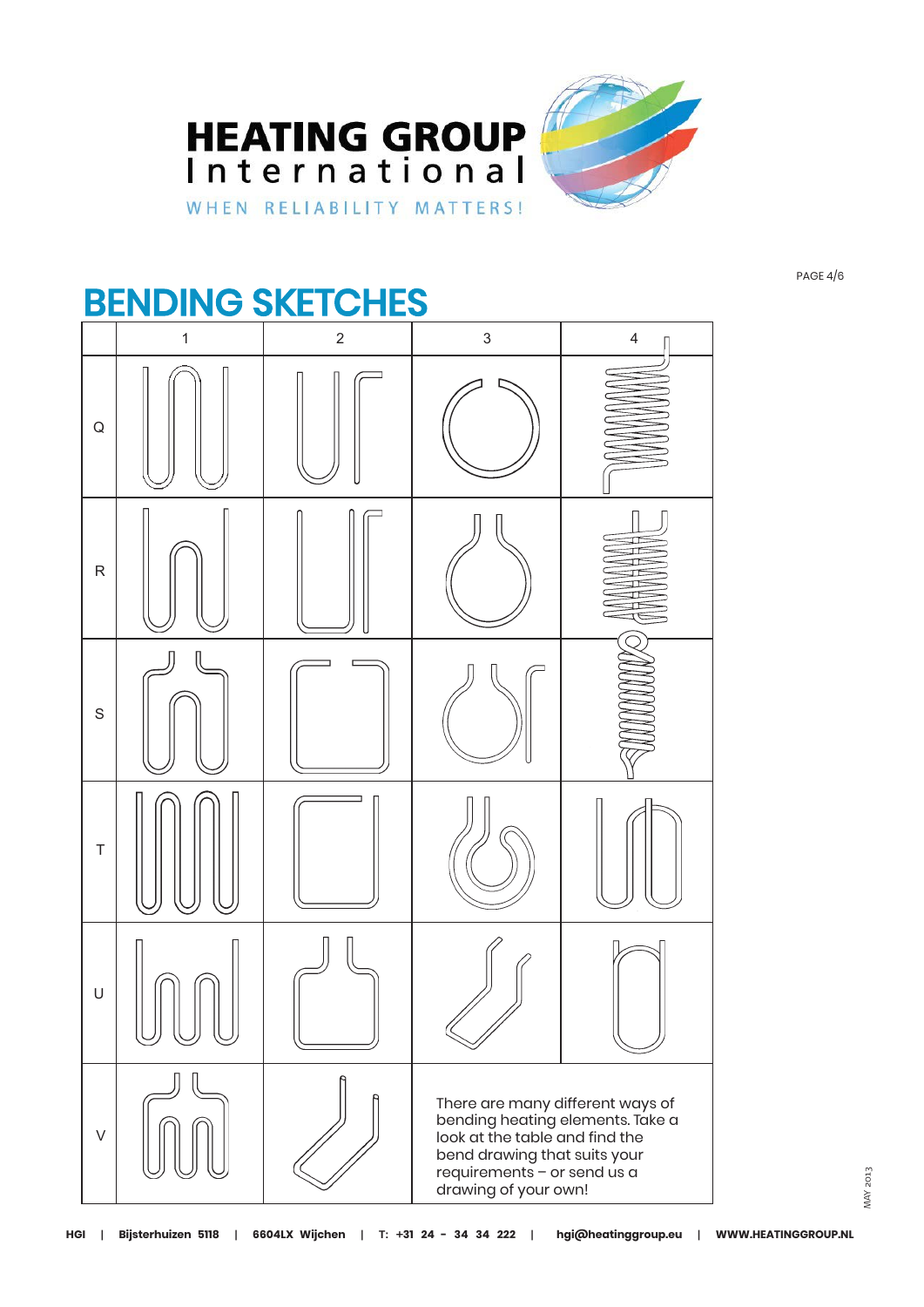

## **FINISHES**

The illustrations show typical end pieces used for heating elements and electric heater cartridges. There are lots of other options available, too, so please contact our technical sales team for more information.

**M4 treaded bolt on Ø8.5 and Ø10.2 tubes. M6 treaded bolt on Ø12.7 tube only.**



**Double spade, 90° angle.**



**Single spade 6.3 mm.**



**Single spade with 45° or 90° angle bend.**

**Fitted with an insulated flex or stranded wire. High-temperature flex for up to 400°C is stocked.**

**End piece with welded cable and shrink flex.**



**Fully cast end piece with polyurethane for outstanding seal.**

**Double spade, straight.**





PAGE 5/6